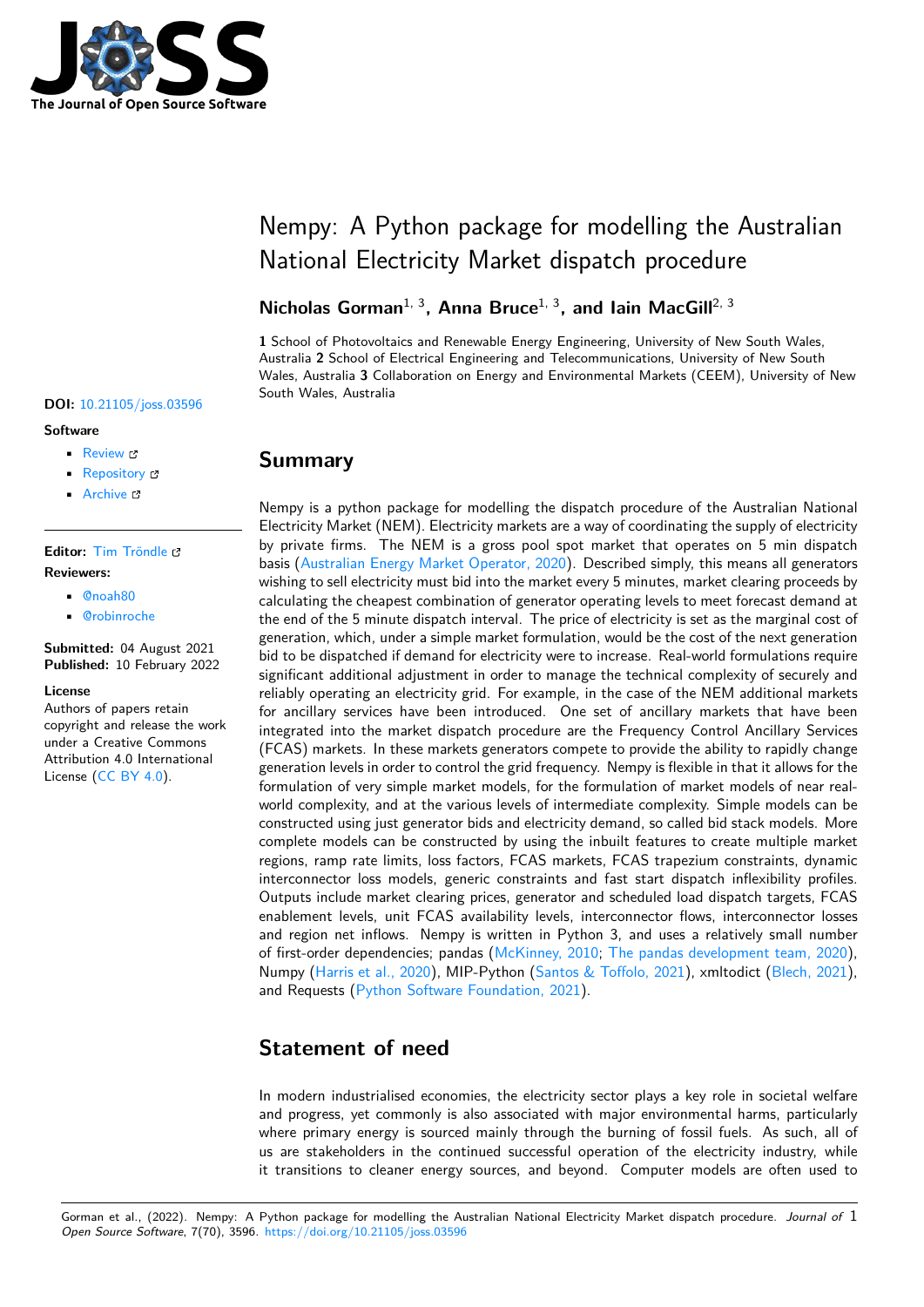

study the operation, interactions and potential future direction of the electricity sector, review papers highlight the large body of work in this space (Chang et al., 2021; Fattahi et al., 2020; Ringkjøb et al., 2018). Such tools are, invariably, simplifications of the underlying processes of electricity industry operation and investment for reasons including the underlying complexity of the processes and the difficulty of gathering representative data. Commonly they tackle only a subset of the decision making that must opera[te from millisecond](#page-3-1)s [\(for example, under](#page-3-2) [frequency relay trips](#page-4-2)) through to decades (investment in large generation units with long lead times). A particularly challenging and key task is that of operational dispatch – setting generator outputs and controllable network elements to meet expected demand over the next five to thirty minutes, and minimising costs while ensuring secure and reliable operation. To the best of the author's knowledge Nempy is the only open-source software that provides a detailed model of the NEM's dispatch procedure. Other more generalised models of the NEM (Grozev et al., 2005; McConnell et al., 2013; Mountain & Percy, 2019; Wild et al., 2016; Wood & Ha, 2021) or commercial tools such as PLEXOS (Energy Exemplar, 2021) and Prophet (Intelligent Energy Systems, 2021) are used to model NEM dispatch, at various levels of complexity, but are not open-source. More recent work by Xenophon and Hill provides open-s[ource code and data](#page-4-3) [for modelling the NEM,](#page-4-4) [but the dispatch functiona](#page-4-5)l[ity does not](#page-4-6) [includ](#page-4-6)[e many of the NEM](#page-4-7) wholesale market features (Xenophon [& Hill, 2018\).](#page-3-3)

Nempy h[as been designed as a flexible m](#page-4-8)odel of the NEM's dispatch procedure and to be re-usable in a number of contexts. The software is aimed at analysts and modellers studying the NEM, either in industry or academia. It can be [used as is, or as a buil](#page-4-9)ding block in a larger modelling tool. Some potential use cases are outlined below:

1. As a tool for studying the dispatch process itself. Models of any energy system or electricity market are necessarily simplifications, however, to improve model performance it is often desirable to add additional detail. Nempy can be used to study the impact of different simplifications on modelling outcomes, and thus provide guidance on how model performance could be improved by adding additional detail. Figure 1 shows a simple example of such an analysis. The price results from the New South Wales region for 1000 randomly selected intervals in the 2019 calendar year are shown. When Nempy is configured with a full set of market features price results closely match actual prices. When the FCAS markets and generic constraints (network and security) are removed from the model, results differ significantly. Resorting the results of the simpler market model, we can see that both models produce a similar number of medianly priced intervals. However, the highest and lowest priced intervals of the simpler model are significantly lower. The average historical price is 81.4 \$/MWh, the average price of the full featured model is 81.3 \$/MWh, and the average price of the simpler model is 75.0 \$/MWh. The close match between the results of the full featured model and actual prices allows for the attribution of the deviation of the simpler model explicitly to the simplifications that have been made.

Gorman et al., (2022). Nempy: A Python package for modelling the Australian National Electricity Market dispatch procedure. *Journal of* 2*Open Source Software*, 7(70), 3596. https://doi.org/10.21105/joss.03596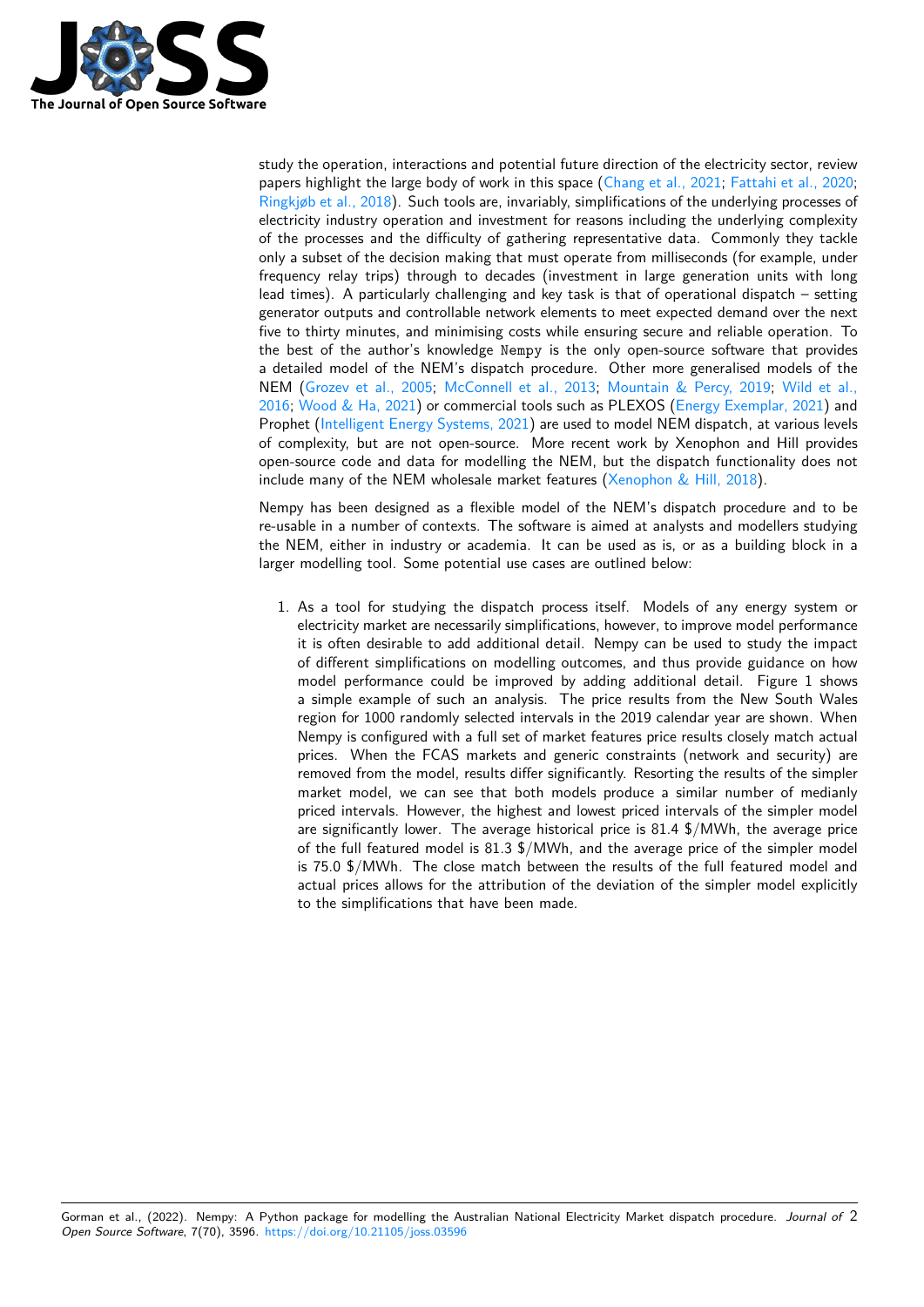



Figure 1: Dispatch price results from the New South Wales region for 1000 randomly selected intervals in the 2019 calendar year. The actual prices, prior to scaling or capping, are also shown for comparison. Results from two Nempy models are shown, one with a full set of dispatch features, and one without FCAS markets or generic constraints (network and security constraints). Actual prices, results from the full featured model, and the simpler model are shown in descending order for actual prices, results from the simpler model are also shown resorted.

- 2. As a building block in agent based market models. Agent based models can be used to study electricity market operation, and are particularly useful in modelling both the competitive nature of electricity markets and their complex operational constraints (Ventosa et al., 2005). In such models, agents must interact with a modelled environment, and a key part of that environment is the market dispatch process. Thus, Nempy could be useful as a building block to create agent based models of the NEM, and play a role in answering various questions about market operational outcomes. Such questio[ns could](#page-4-10) [include:](#page-4-10)
	- How does changing the demand for electricity affect market outcomes?
	- How does the entry of new generating technologies affect market outcomes?
	- How do patterns of generator ownership affect market outcomes?

Of course, another necessary component of agent based models are the behavioural models of the agents, a prototype behavioural model of NEM participants is being developed as part of the NEMPRO project (Gorman, 2021).

- 3. To answer counter factual questions about historical dispatch outcomes. For example:
	- What would have been the impact o[n market dispa](#page-3-4)tch if a particular network constraint had not been present?
	- How would have dispatch outcomes differed if a unit had offered a different bid into the market?

The answers to such questions have direct, and potentially large, financial implications for market participants. AEMO offers access to a production version of the market dispatch engine to allow participants to answer such questions (Australian Energy Market Operator, 2021a). However, access is restricted to registered participants and is provided at a cost of \$15,000 per year. Additionally, users of this service are not provided with a copy of the dispatch engine, but access it by submitting input files to AEMO. This prevents the use of this service to answer questions about ho[w changes to the dispatch](#page-3-5) [process, rather t](#page-3-5)han the inputs, would affect dispatch outcomes. In contrast, access to Nempy is not restricted, it is free to use, and is open to modification.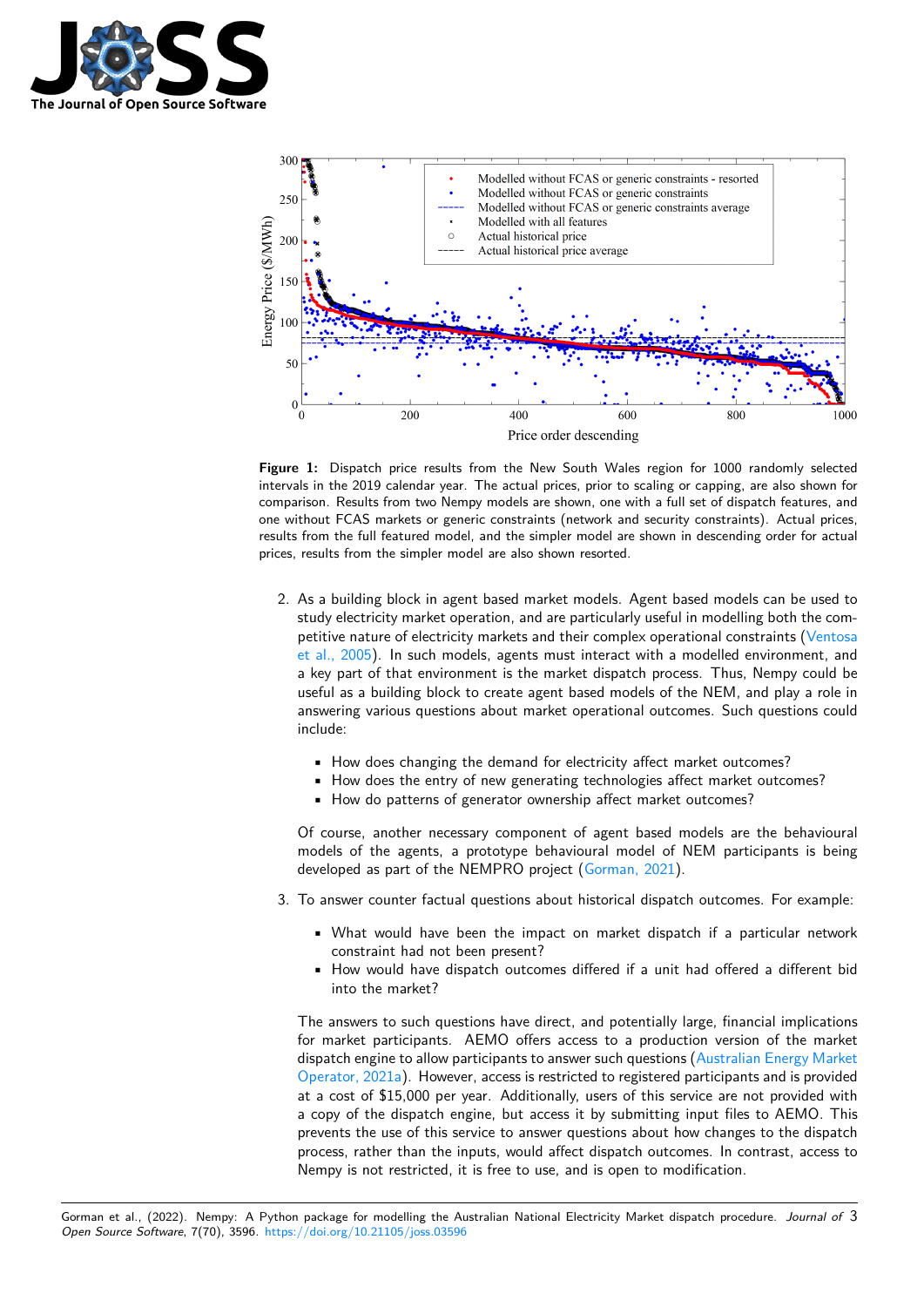

4. As a reference implementation of the NEM's dispatch procedure. While the Australian Energy Market Operator (AEMO) has published several documents that describe aspects of the dispatch process (Australian Energy Market Operator, 2012, 2014, 2017a, 2017b, 2021b), our experience developing Nempy has indicated that key implementation details are often missing from the publicly available documentation. Through a process of testing various implementation options, where the documentation was not explicit, Nempy has been refined in an [attempt to better reflect the actual dispat](#page-3-6)[ch pro](#page-3-7)[cedure.](#page-3-8) [As a re](#page-3-9)[sult, N](#page-3-10)empy is a useful additional reference for analysts and modellers looking to understand the NEM's dispatch procedure.

## **References**

- Australian Energy Market Operator. (2012). *TREATMENT OF LOSS FACTORS IN THE NATIONAL ELECTRICITY MARKET*. Australian Energy Market Operator. https: //aemo.com.au/-/media/files/electricity/nem/security\_and\_reliability/loss\_factors\_ and\_regional\_boundaries/2016/treatment\_of\_loss\_factors\_in\_the\_nem.pdf?la=en
- <span id="page-3-6"></span>Australian Energy Market Operator. (2014). *FAST-START INFLEXIBILITY PROFILE PRO-CESS DESCRIPTION*. Australian Energy Market Operator. https://www.aemo.co[m.au/](https://aemo.com.au/-/media/files/electricity/nem/security_and_reliability/loss_factors_and_regional_boundaries/2016/treatment_of_loss_factors_in_the_nem.pdf?la=en) [-/media/Files/PDF/Fast\\_Start\\_Unit\\_Inflexibility\\_Profile\\_Model\\_October\\_2014.pdf](https://aemo.com.au/-/media/files/electricity/nem/security_and_reliability/loss_factors_and_regional_boundaries/2016/treatment_of_loss_factors_in_the_nem.pdf?la=en)
- <span id="page-3-7"></span>Australian Energy Market Operator. (2017a). *FCAS Model in NEMDE*. Australian Energy Market Operator. https://aemo.com.au/-/media/Files/Elec[tricity/NEM/Security\\_and\\_](https://www.aemo.com.au/-/media/Files/PDF/Fast_Start_Unit_Inflexibility_Profile_Model_October_2014.pdf) [Reliability/Dispatch/Policy\\_and\\_Process/2017/FCAS-Model-in-NEMDE.pdf](https://www.aemo.com.au/-/media/Files/PDF/Fast_Start_Unit_Inflexibility_Profile_Model_October_2014.pdf)
- <span id="page-3-8"></span>Australian Energy Market Operator. (2017b). *SCHEDULE OF CONSTRAINT VIOLATION PENALTY FACTORS*. Australian Energy Market Operator. https://www.aemo.com. [au/-/media/files/electricity/nem/security\\_and\\_reliability/congestion-information/2016/](https://aemo.com.au/-/media/Files/Electricity/NEM/Security_and_Reliability/Dispatch/Policy_and_Process/2017/FCAS-Model-in-NEMDE.pdf) schedule-of-constraint-violation-penalty-factors.pdf
- <span id="page-3-9"></span>Australian Energy Market Operator. (2020). *FACT SHEET: The National Electricity Market*. Australian Energy Market Operator. https://aemo.com.au/[-/media/files/electricity/](https://www.aemo.com.au/-/media/files/electricity/nem/security_and_reliability/congestion-information/2016/schedule-of-constraint-violation-penalty-factors.pdf) [nem/national-electricity-market-fact-sheet.pdf](https://www.aemo.com.au/-/media/files/electricity/nem/security_and_reliability/congestion-information/2016/schedule-of-constraint-violation-penalty-factors.pdf)
- <span id="page-3-0"></span>Australian Energy Market Operator. (2021a). *NEM Dispatch Engine (NEMDE)*. Australian Energy Market Operator. https://aemo[.com.au/en/energy-systems/market-it-systems/](https://aemo.com.au/-/media/files/electricity/nem/national-electricity-market-fact-sheet.pdf) [electricity-system-guides/nemde-queue-service](https://aemo.com.au/-/media/files/electricity/nem/national-electricity-market-fact-sheet.pdf)
- <span id="page-3-5"></span>Australian Energy Market Operator. (2021b). *Regions and Marginal Loss Factors: FY 2021-22*. Australian Energy Market Operator. https://aemo.com.au/-/media/ files/electricity/nem/securi[ty\\_and\\_reliability/loss\\_factors\\_and\\_regional\\_boundaries/](https://aemo.com.au/en/energy-systems/market-it-systems/electricity-system-guides/nemde-queue-service) [2021-22/marginal-loss-factors-for-the-2021-22](https://aemo.com.au/en/energy-systems/market-it-systems/electricity-system-guides/nemde-queue-service)-financial-year.pdf?la=en
- <span id="page-3-10"></span>Blech, M. (2021). xmltodict. In *GitHub repository*. GitHub. [https://github.com/](https://aemo.com.au/-/media/files/electricity/nem/security_and_reliability/loss_factors_and_regional_boundaries/2021-22/marginal-loss-factors-for-the-2021-22-financial-year.pdf?la=en) [martinblech/xmltodict](https://aemo.com.au/-/media/files/electricity/nem/security_and_reliability/loss_factors_and_regional_boundaries/2021-22/marginal-loss-factors-for-the-2021-22-financial-year.pdf?la=en)
- Ch[ang, M., Thellufsen, J. Z., Zakeri, B., Pickering, B., Pfenninger, S., Lu](https://aemo.com.au/-/media/files/electricity/nem/security_and_reliability/loss_factors_and_regional_boundaries/2021-22/marginal-loss-factors-for-the-2021-22-financial-year.pdf?la=en)nd, H., & Østergaard, P. A. (2021). Trends in tools and approaches for modelling [the energy transition.](https://github.com/martinblech/xmltodict) *[Applied Energy](https://github.com/martinblech/xmltodict)*, *290*, 116731. https://doi.org/10.1016/j.apenergy.2021.116731
- Energy Exemplar. (2021). *PLEXOS® Simulation Software*. https://energyexemplar.com/ products/plexos-simulation-software/
- <span id="page-3-1"></span>Fattahi, A., Sijm, J., & Faaij, A. [\(2020\). A systemic approach to analyze integrat](https://doi.org/10.1016/j.apenergy.2021.116731)ed energy system modeling tools: A review of national models. *Rene[wable and Sustainable Energy](https://energyexemplar.com/products/plexos-simulation-software/) Reviews*, *133*, 110195. [https://doi.org](https://energyexemplar.com/products/plexos-simulation-software/)/10.1016/j.rser.2020.110195
- <span id="page-3-4"></span><span id="page-3-3"></span><span id="page-3-2"></span>Gorman, N. (2021). NEMPRO. In *GitHub repository*. GitHub. https://github.com/ UNSW-CEEM/NEMPRO